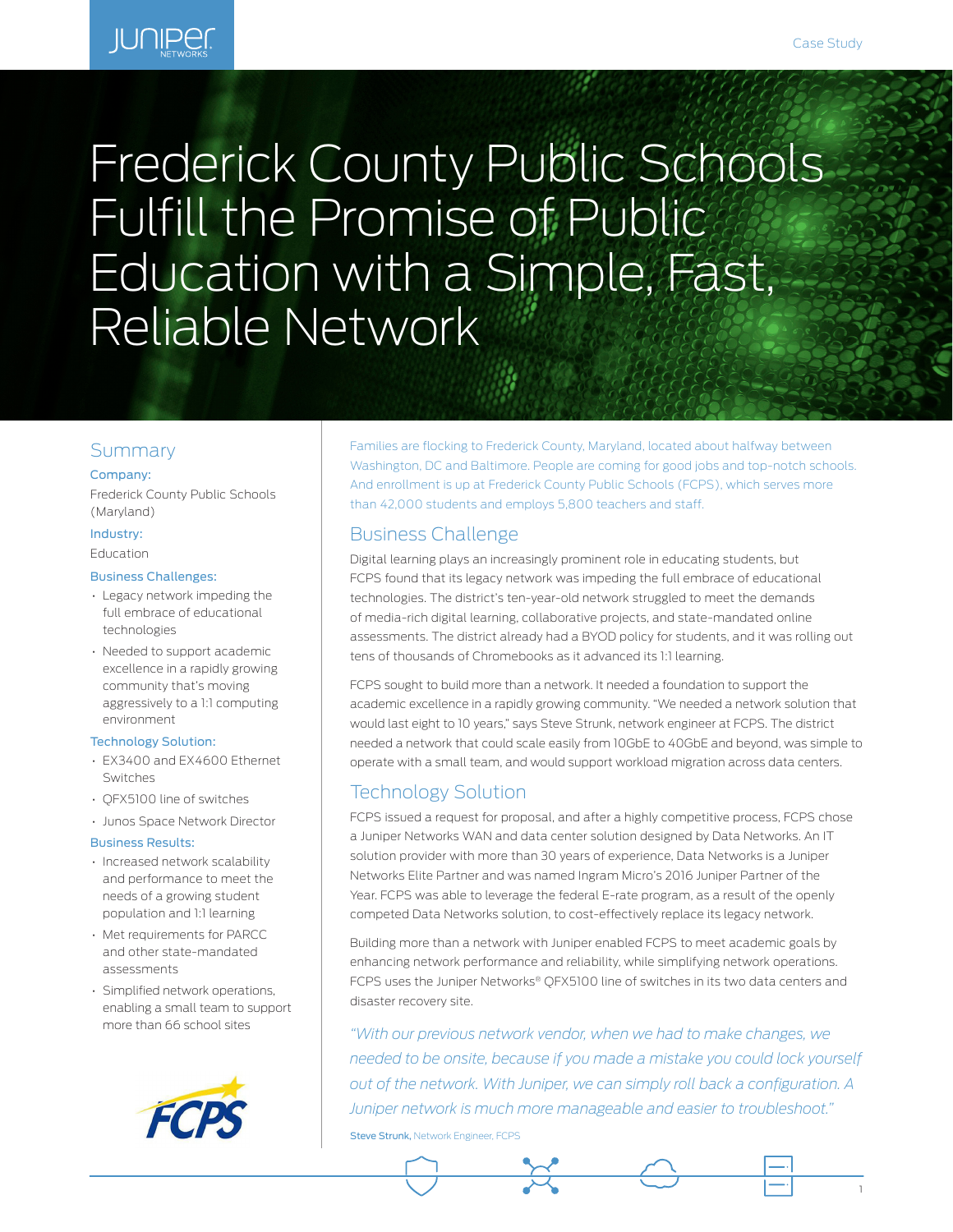Juniper Networks Virtual Chassis technology—available on Juniper Networks EX Series Ethernet Switches and QFX Series switches—makes the network simpler, more reliable, and more cost-effective to manage and maintain. Virtual Chassis technology reduces the number of managed devices and helps the network scale without the operational overhead associated with maintaining a system of independent switches.

The network connects 66 school sites, including 36 elementary schools, 13 middle schools, 10 high schools, three public charter schools, an alternative school, and a special education school. The Juniper Networks EX4300 line of Ethernet switches and EX4600 Ethernet Switch are used for campus and classroom connectivity at the school and hub sites.

Juniper Networks Junos® Space Network Director lets the IT staff manage the enterprise network though a single pane of glass. The network administration team uses Network Director to visualize, analyze, and control the district network. Routine management tasks like network provisioning and troubleshooting are automated, which improves operational efficiency and reliability.

#### Business Results

"A year ago, we were struggling with the non-Juniper routers and BYOD," says Chris Bohner, network and security manager at FCPS. "Since then, we have dramatically increased our count of Chromebooks, and there's no noticeable impact on network performance, which shows the scalability of Juniper."

There's no more trouble meeting the demands of digital learning or the state-mandated PARCC assessments, either. FCPS has full confidence to advance its 1:1 initiative, putting mobile devices in the hands of every student. The district deployed 8,000 new mobile devices last year, and it now has more than 24,000 mobile devices for students.

*"A year ago, we were struggling with the routers and BYOD. Since then, we have dramatically increased our count of Chromebooks, and there's no noticeable impact on network performance, which shows the scalability of Juniper."*

#### Chris Bohner, Network and Security Manager, FCPS

"We have over 42,000 students who access the cloud daily," says Strunk. Students use Google Classroom, Google Drive, and other resources from their Chromebooks. Other cloud apps include Microsoft Office 365, TLC library system, READ 180 reading program, and a dozen different assessment programs. The Juniper network stands up to the demands of cloud applications and mobile devices.

The data center also supports FCPS's administrative applications, including human resources, student information services, food services, and transportation. The network supports IP phones, web conferencing, and a legion of IP surveillance cameras that enhance physical security at school sites. Heating and air conditioning at the schools are controlled over the network, as are the security badges that control access to buildings.

The Juniper network supports more users, more devices, and more applications than ever, enabling FCPS to deliver the academic experience students and teachers expect. Behind-thescenes performance has also improved. Virtual workloads can be migrated within or across data centers based on demand and load, backups complete faster, and failover from one data center to another is seamless.

The Juniper network is fast and reliable. "Our core network is selfhealing and redundant to ensure that learning is not disrupted by network outages," says Bohner. "Having an ultra-reliable network allows us to focus on more strategic network projects."

The network is also simpler to operate—a critical factor with growing network needs and a small network staff. The network is managed centrally, which is a big time saver in a 600-squaremile county where it can take more than an hour to travel to a school to deal with an outage or an upgrade.

Another major improvement is mitigating the risk of downtime with the ability to roll back to previous network configurations. "With our previous network vendor, when we had to make changes, we needed to be onsite, because if you made a mistake you could lock yourself out of the network," Strunk says. "With Juniper, we can simply roll back a configuration. A Juniper network is much more manageable and easier to troubleshoot."

Data Networks' insights into the technology needs of K-12 schools, along with deep networking expertise, ensured the success of the deployment. The solution provider worked closely with the FCPS team on planning, testing, and training. "We are committed to delivering the innovative, cost-effective technologies our customers require," says Patrick Regan, president and CEO of Data Networks.

#### Next Steps

Frederick County students consistently outpace their state and national peers in academic achievement measures such as the SAT. The 2016 graduation rate was 92%, and 99 percent of employers surveyed indicated that FCPS students met or exceeded workplace readiness standards.

*"We will continue to grow the network. We need to stay lean and support a large network spread across a large county, and the Juniper solutions have the capabilities to meet these requirements."* Chris Bohner, Network and Security Manager, FCPS